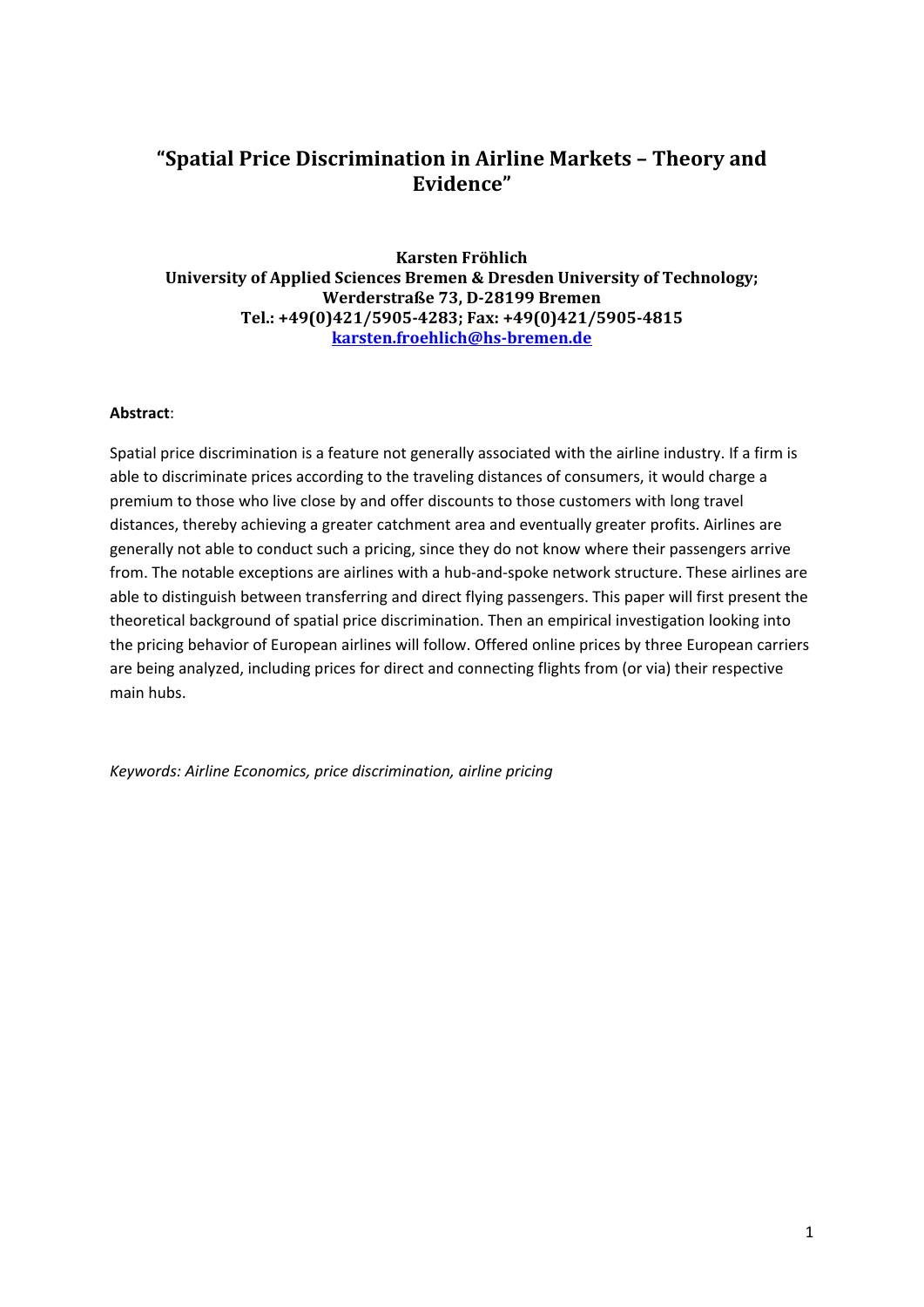# **1. Introduction**

Spatial price discrimination is a feature one would not straightaway associate with the airline industry. If a firm is able to discriminate prices according to the traveling distances of consumers, it would want to charge a premium to those consumers who live close by and offer discounts to customers with long travel distances. Thereby the firm could achieve a greater catchment area and eventually greater profits. As with many forms of price discrimination, the firm would need to establish a mechanism to distinguish consumers with long travel distances from those with shorter distances in order to avoid arbitrage. The firm could for example ask consumers to present some identification to verify their home addresses or something else. That way the firm is able to formulate price offerings such as "if you live more than … away and shop at our store you get a … discount". Ideally however the firm knows the exact travel distance of every consumer and the associated costs. By these means the firm would be able to establish what is called perfect spatial price discrimination.

Airlines are generally not able to conduct such pricing since they neither know where their passengers arrive from nor the associated costs of travel. The notable exceptions, however, are airlines with a hub-and-spoke network structure as these airlines are able to distinguish between transferring and direct flying passengers. For example, it might be profitable for Lufthansa to charge a premium to customers taking a direct flight out of Frankfurt or Munich to an intercontinental destination, while offering a discount to passengers who need to take a connecting flight first in order to get into Frankfurt or Munich. The passenger in Frankfurt airport's catchment area is lockedin. It is unlikely that passengers living in Frankfurt airport's catchment area will choose a competing airline over Lufthansa (or one of its alliance members), because this would require an additional connection into another hub. The airline has a clear and unambiguous attribute with which it can indentify passengers who qualify for the discount. Moreover, the carrier can avoid arbitrage by requiring each passenger to fly in the exact order the ticket is purchased. Otherwise passengers could book a connecting service via the hub with the intention to start the journey in fact at the hub. In doing so, the airline is able to offer discounts to passengers taking a connecting service and overprice direct services out of the hub. This is in effect an example of spatial price discrimination.

To the author's best knowledge no study exists to verify whether airlines actually carry out spatial price discrimination. What is known is that there exists a so called hub premium. This basically states that all flights out of a hub are generally more expensive than all other connections the airline offers. The degree to which this is done varies according to different empirical studies (Borenstein, 1989; Lijesen et al, 2001). There is also a broad literature on the topic of spatial competition (Hotelling, 1929; Greenhut et al, 1987) and the welfare effects of spatial price discrimination (Holahan, 1975; Hwang & Mai, 1990). Yet, specific references to airline pricing in the context of spatial price discrimination do not exist. This paper aims at closing this gap by finding out whether airlines actually conduct spatial price discrimination and what the consequences for economic policy might be. A small empirical inquiry is carried out showing averaged prices and price differentials for indirect and direct routes that is intended to invite further research into this matter.

Following this introduction, sections [2](#page-2-0) and [3](#page-4-0) review the theoretical background of pricing behavior in spatial models and show why it might be profitable for airlines to engage in spatial price discrimination. First, the pricing behavior of a monopolist under uniform pricing and spatial price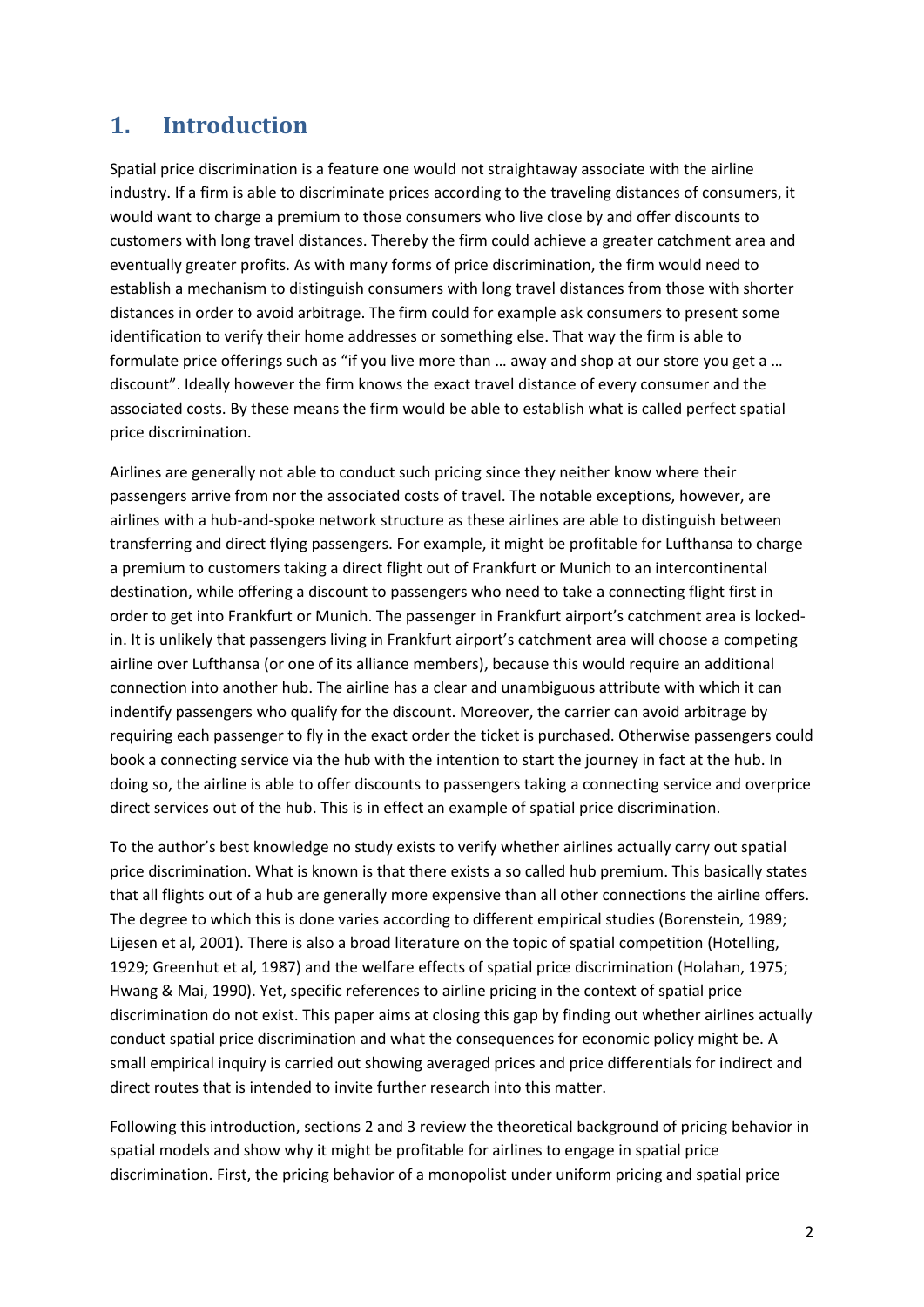discrimination will be compared. Second, the same pricing schemes will be compared for two firms that compete against each other. To find out whether spatial price discrimination is indeed an issue for airlines, an empirical investigation will be carried out in section [4.](#page-6-0) Offered online prices by the European carriers Lufthansa, British Airways and KLM-Air France are examined. Direct and connecting flights from (or via) the airlines' respective main hubs to one medium-haul European and two intercontinental destinations will be compared. A summary and conclusion will round up this paper.

# <span id="page-2-0"></span>**2. Spatial monopolist's pricing behavior**

## **2.1 Uniform pricing**

**.** 

First, it is demonstrated how a spatial monopolist would set prices, given that no spatial price discrimination is feasible. The basic model design is similar to Fröhlich (2009) and follow in the footsteps of spatial models by Launhardt (1885 [1993]), Hotelling (1929) and Ferreira & Thisse (1996).<sup>1</sup> Here an intuitive explanation of the model is given using a graphical presentation instead of a mathematical formulation. Consider a spatial monopolist on a straight street. The firm's price is called the mill price and is denoted with  $p$ . Consumers face this mill price plus transportation costs for traveling from their respective location to the firm's location. These transportation costs are given by the consumer's distance to the firm multiplied by the transportation costs per unit of distance. With the latter denoted as  $\lambda$ , the total price or delivered price is calculated as  $p_{a_i} = p +$  $|a_i - \theta|\lambda$ , where  $a_i$  is a consumer located somewhere on the street and  $\theta$  is the firm's location on the street. Given certain exogenous factors such as length of the street, willingness to pay or a nonuniform distribution of consumers along the street, the firm will be able to exercise more or less market power. The following figure gives an impression of the model so far.



**Figure 1 Spatial monopolist charging a uniform price**

 $<sup>1</sup>$  For a comprehensive survey on models of spatial economics see Greenhut et al (1987).</sup>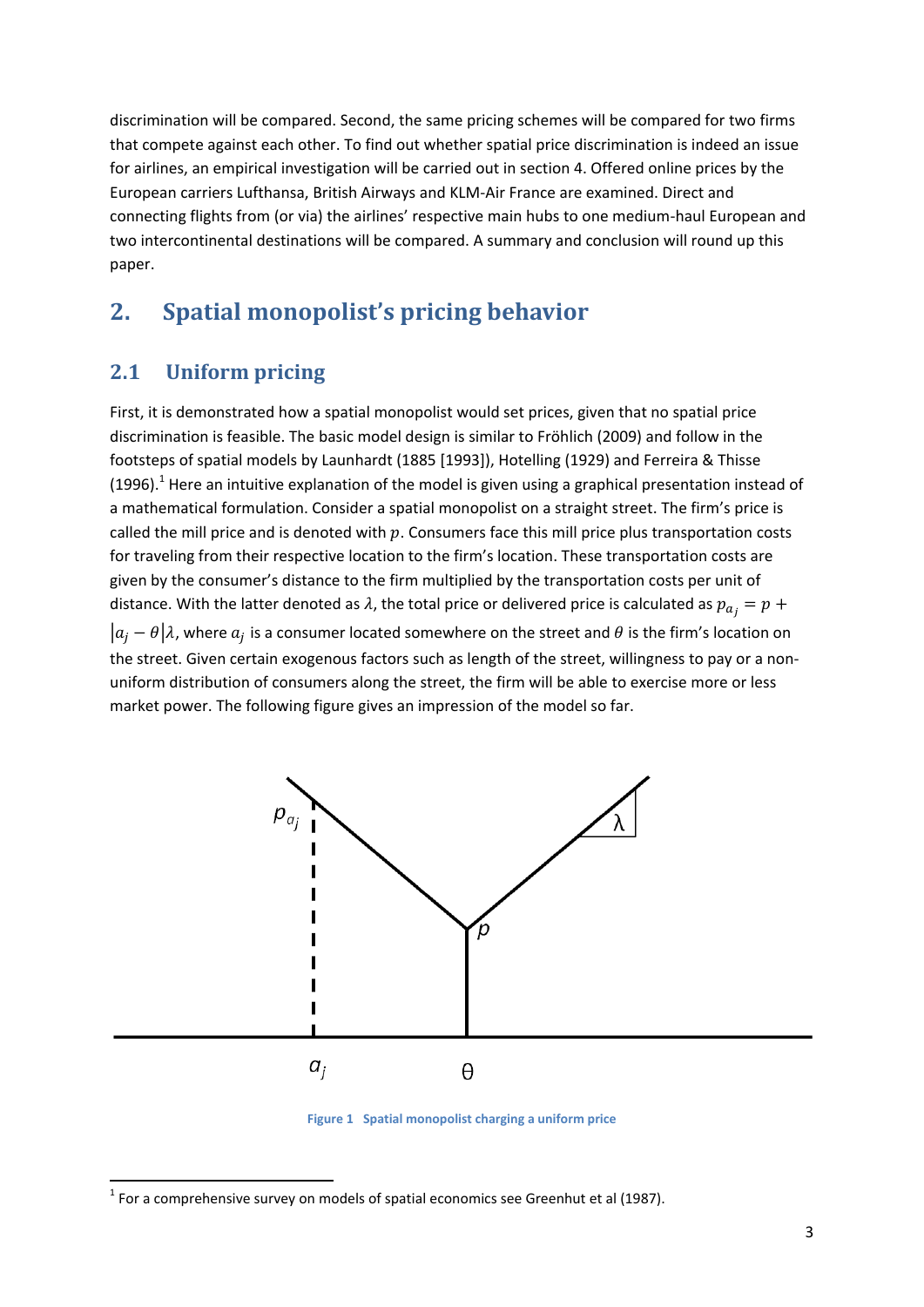Since passengers face transportation costs the firm might not be able to reach all passengers on the street for a given  $p$ . At some point consumers might withdraw from buying. Hence, the firm will take the transportation costs into account when setting its prices. The firm's profits will be low if  $\lambda$  is very large and will be high if the street length is large as more consumers are within reach. However, beyond a certain street length, the firm might not be able to reach all consumers on the street due to the transportation costs and a given willingness to pay. The described scenario is more or less the standard model for a spatial monopolist using a uniform price.

## <span id="page-3-1"></span>**2.2 Spatial price discrimination**

Now assume the monopolist knew every consumer's location on the street and the associated transportation costs. Furthermore, assume that the firm could charge each consumer an individual price. That way the firm could conduct perfect spatial price discrimination and charge every consumer according to the maximum willingness to pay. Assume that there is a uniform willingness to pay, labeled  $\sigma$ . In order to discriminate prices the firm charges each consumer their full reservation price minus their transportation costs. Essentially, the firm would pay every consumer the transportation costs that were incurred and the delivered price would be  $p_{a_i} = \sigma +$  $(|a_i - \theta|\lambda) - (|a_i - \theta|\lambda) = \sigma$ . Hence, the mill price would be set for each consumer individually. The mill price for consumer  $a_j$  would be  $p_j = \sigma - (|a_j - \theta|\lambda)$ . Consequently, consumers located near the firm (and thus incurring low transportation costs) would pay a high mill price whereas consumers located farther away would be paying a low mill price. In [Figure 2](#page-3-0) below consumer  $a_i$ pays a lower mill price than  $a_k$  since  $(|a_i - \theta | \lambda) > (|a_k - \theta | \lambda)$ .



**Figure 2 Perfect spatial price discrimination of a monopolist**

<span id="page-3-0"></span>Obviously, under such a pricing behavior the firm would have a greater catchment area and greater profits than under uniform pricing. The last consumer, paying a mill price of zero, would face transportation costs equal to  $\sigma$ .<sup>2</sup> Beyond that consumers would not buy at all. These results are

**.** 

 $2$  That is, under the assumption of non-negative prices.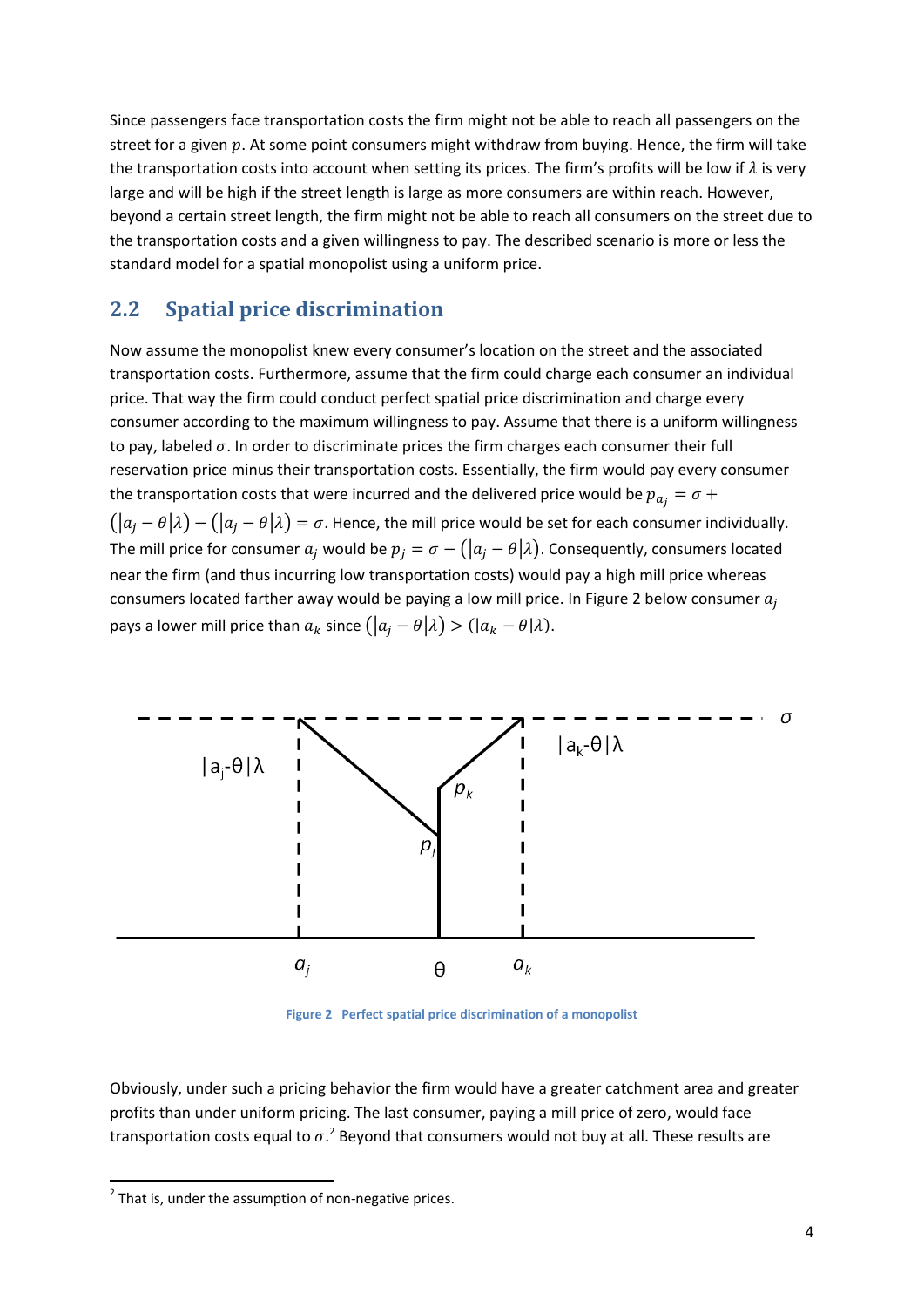similar to the standard model of first degree price discrimination and the welfare implications are also comparable. From an individual profit maximizing perspective the firm will find it generally<sup>3</sup> more profitable to conduct spatial price discrimination compared to a uniform price regime.

The assumption so far was that there are no competing firms in the market, i.e. the pricing of a monopolist was analyzed. The next section looks at the effects of pricing decisions if a competitor is added to the market.

# <span id="page-4-0"></span>**3. Pricing behavior under competition**

In the case of more than one firm on the same street there is the question of where these two firms are located. This was in fact the original question of the seminal paper by Hotelling (1929). In a more long-run analysis, the firms' locations would need to be flexible anyway.<sup>4</sup> For the purpose of this paper, which is to analyze pricing decisions, it suffices to assume fixed locations for the firms. First, the manner in which uniform prices are set will be analyzed assuming that the two firms are located at the respective ends of the street. Then, the results of price discrimination will be discussed.

# **3.1 Uniform pricing**

The usual procedure in spatial competition models that assumes a uniform price regime is to find the marginal consumer(s). If two firms are located at the respective ends of the street there will be one marginal consumer. This consumer is indifferent between the firms if the delivered price is equal for both. In [Figure 3](#page-5-0)  $a_j$  is indifferent between the two firms. If  $p_1 = p_2$  the marginal consumer would be in the middle of the street and hence the two firms would split the market even. The trade-off that the two firms face is to lower the mill price in order to have a greater catchment area or to increase the mill price in order to get higher marginal revenue from the remaining consumers.

**.** 

 $3$  The exceptions are cases for which there is a certain relationships between market size, willingness to pay and the transportation cost parameter  $\lambda$ . For situation in which there is a large market size and low willingness to pay it could be, for example, that the firm is indifferent between price discrimination and uniform prices or prefers a uniform and fixed price regime.

 $4$  For an article on this topic see Weber (1974).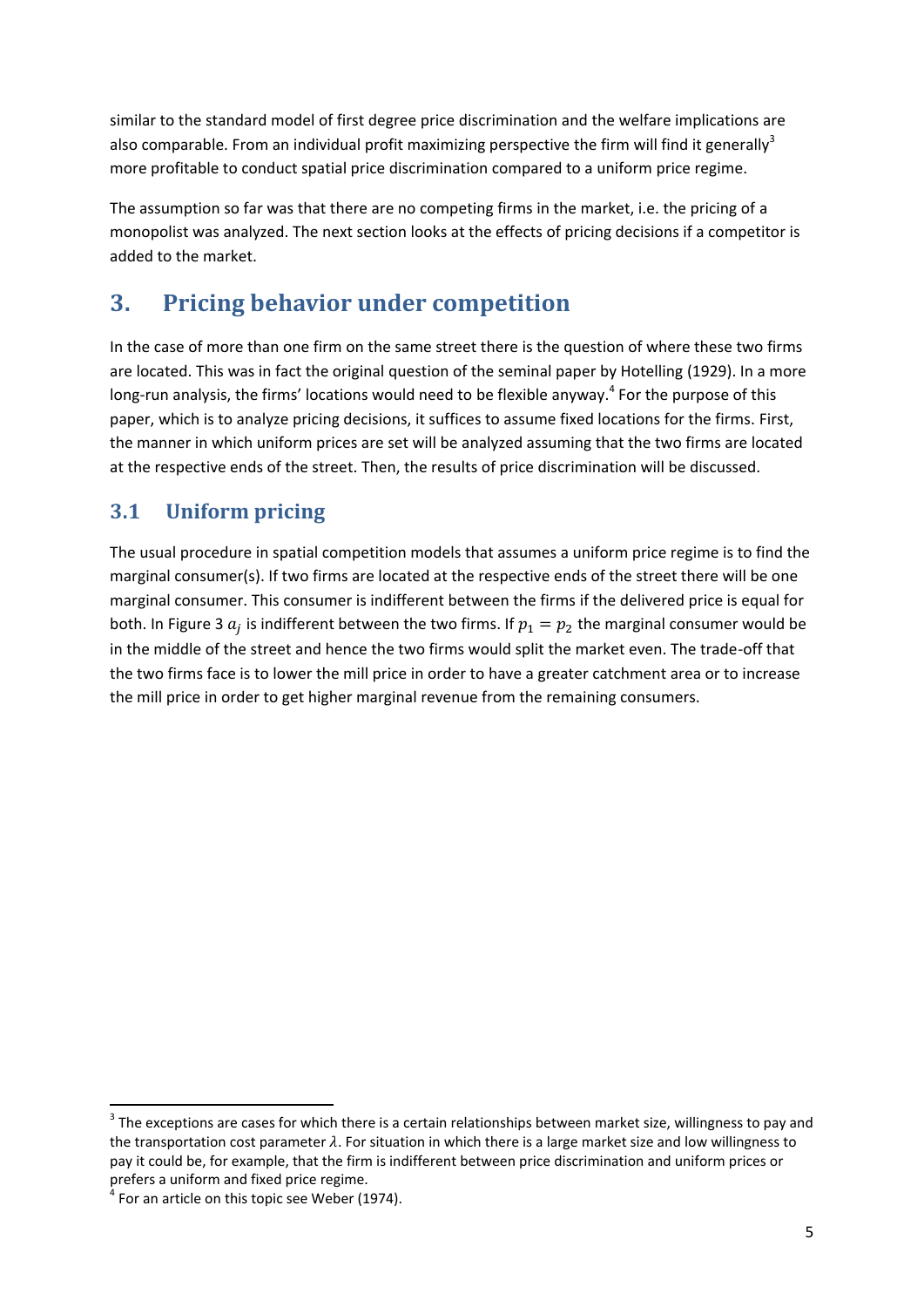

**Figure 3 Spatial price competition with two firms**

<span id="page-5-0"></span>Under individual profit maximization the firms will set symmetric prices and will always share the market equally. Prices will be above marginal costs since the transportation costs imply a different willingness to pay and have the effect of creating alternating demand functions for the two firms. Thus, the result is similar to that of monopolistic competition and the transportation cost parameter has the function of a substitution parameter.<sup>5</sup> Direct price competition is limited because of the spatial distance between the competitors. Thus, under a uniform price regime, adding a spatial competitor generally curbs a spatial monopolist's market power, but only to a certain degree.

## <span id="page-5-1"></span>**3.2 Spatial price discrimination and competition**

**.** 

Adding price discrimination to the picture intuitively implies fiercer competition since there is another domain in which the firms can compete. The question is what would happen if both firms were able to conduct perfect spatial price discrimination?

Recall from sectio[n 2.2](#page-3-1) that in this case each firm is able to charge each consumer an individual price. This price equals the reservation price minus the transportation costs that were incurred by each individual consumer. Each consumer faces different transportation costs depending on the firm's location. Since each firm knows these transportation costs in advance, all consumers are indifferent between both firms. For one firm, for example, the distance might be very large, but since the consumer gets a discount, the mill price is very low. Alternatively, the purchase could be made at a store that is closer to the customer, but here the delivered price would be higher. In [Figure 4](#page-6-1) consumer  $a_j$  is indifferent between firms 1 and 2. Firm 1 charges a mill price of  $p_{1j}$  which is higher than  $p_{2k}$ . Conversely firm 2 charges a higher price for consumer  $a_k$  than firm 1.

<sup>&</sup>lt;sup>5</sup> Again, this result may change if the reservation price falls below a certain threshold. If the reservation price, for example, gets very low each of the two firms becomes a spatial monopolist and results of the previous section apply. This is because the market is not completely covered and a gap in the middle of the street emerges in which consumers have withdrawn from the market because their delivered price exceeds their reservation price.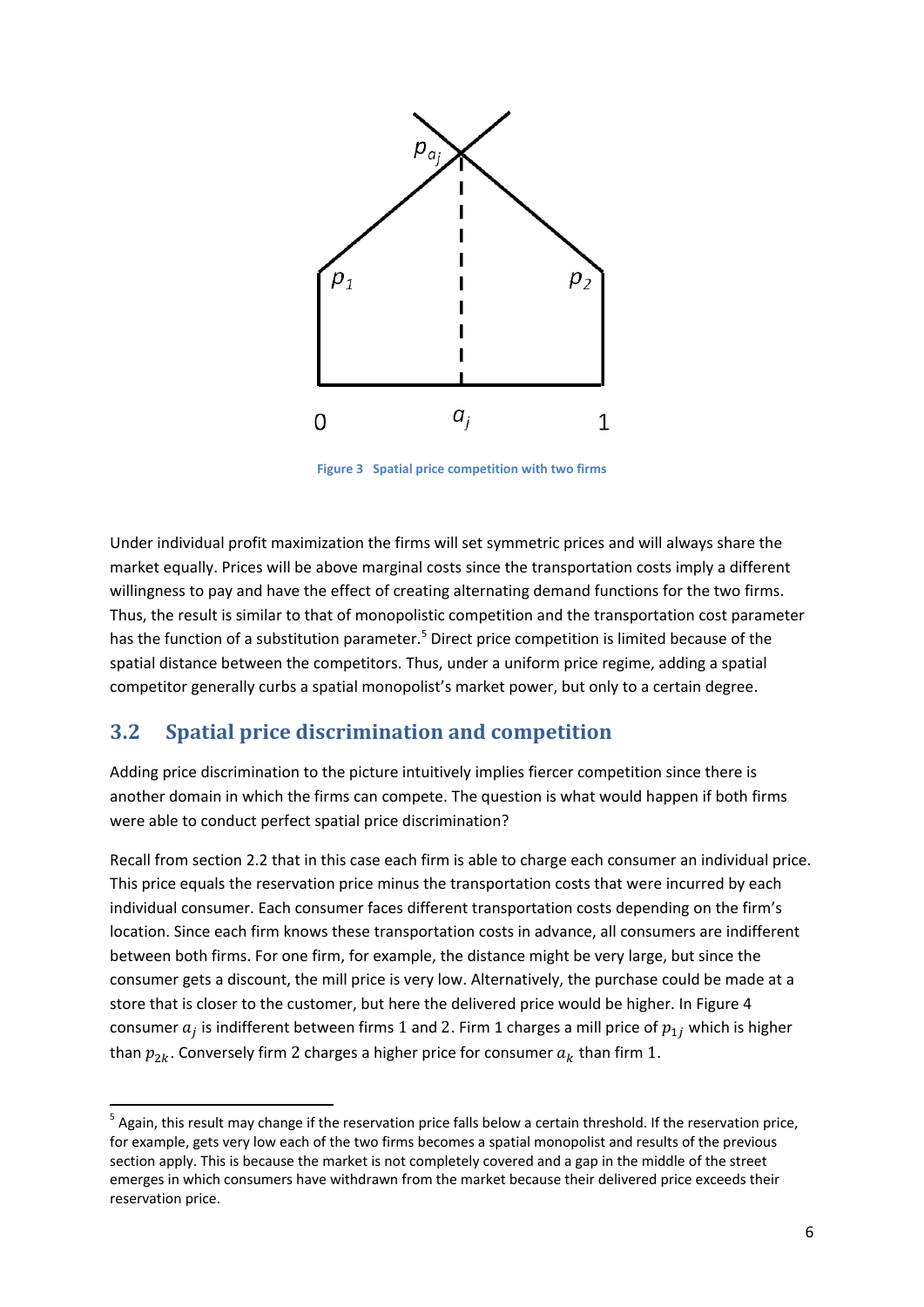

**Figure 4 Perfect spatial price discrimination with two competitors**

<span id="page-6-1"></span>Since each firm knows the transportation costs of each consumer, the delivered price for any consumer along the street is always equal to  $\sigma$ . Thus, all consumers are indifferent between both firms.<sup>6</sup> The market outcome is unknown a priori and each firm would face demand uncertainty.

If one firm were to conduct perfect spatial price discrimination and the other not, the former might gain at the expense of the latter and the firm conducting the price discrimination would achieve higher profits. Essentially both firms have an incentive to engage in price discrimination. Thus, both firms end up discriminating prices. Assuming that these two firms get an equal market share (since all consumers are indifferent chances are fifty-fifty that a consumer chooses one particular firm) both end up earning higher profits than with uniform prices. Thus, from a theoretical standpoint one would expect that, all else being equal, firms will try to engage in spatial price discrimination.

# <span id="page-6-0"></span>**4. Spatial price discrimination and airlines**

## **4.1 Hub premium**

1

Having elaborated on the theoretic foundations of spatial price discrimination in the previous sections, it is now time to turn to the example of airlines. As stated in the introduction, one would not normally expect to find examples of spatial price discrimination in air travel. Passengers book flights often through the internet. Airlines have a broad array of consumer research methods and might know from which town or city the prospective consumer is logging in and could theoretically adjust offered prices according to such parameters. The working hypothesis, however, is that airlines do not conduct such potentially illegal behavior. Thus, an airline does not know where its passengers are coming from or, even if it knew would do not base its pricing decisions on such information. The notable exception is when passengers need to take transferring flights to get to their final

 $<sup>6</sup>$  Again, this result can change depending on the interplay between the exogenous parameters. Furthermore,</sup> distance between the firms and the role of the firms' hinterlands will be important. Theoretically one could imagine that even consumers left of  $\theta_1$  are indifferent between firms 1 and 2 if firm 2 could still reach such consumers. This will be the case if the firms are relatively close to each other and the  $\lambda$  is low.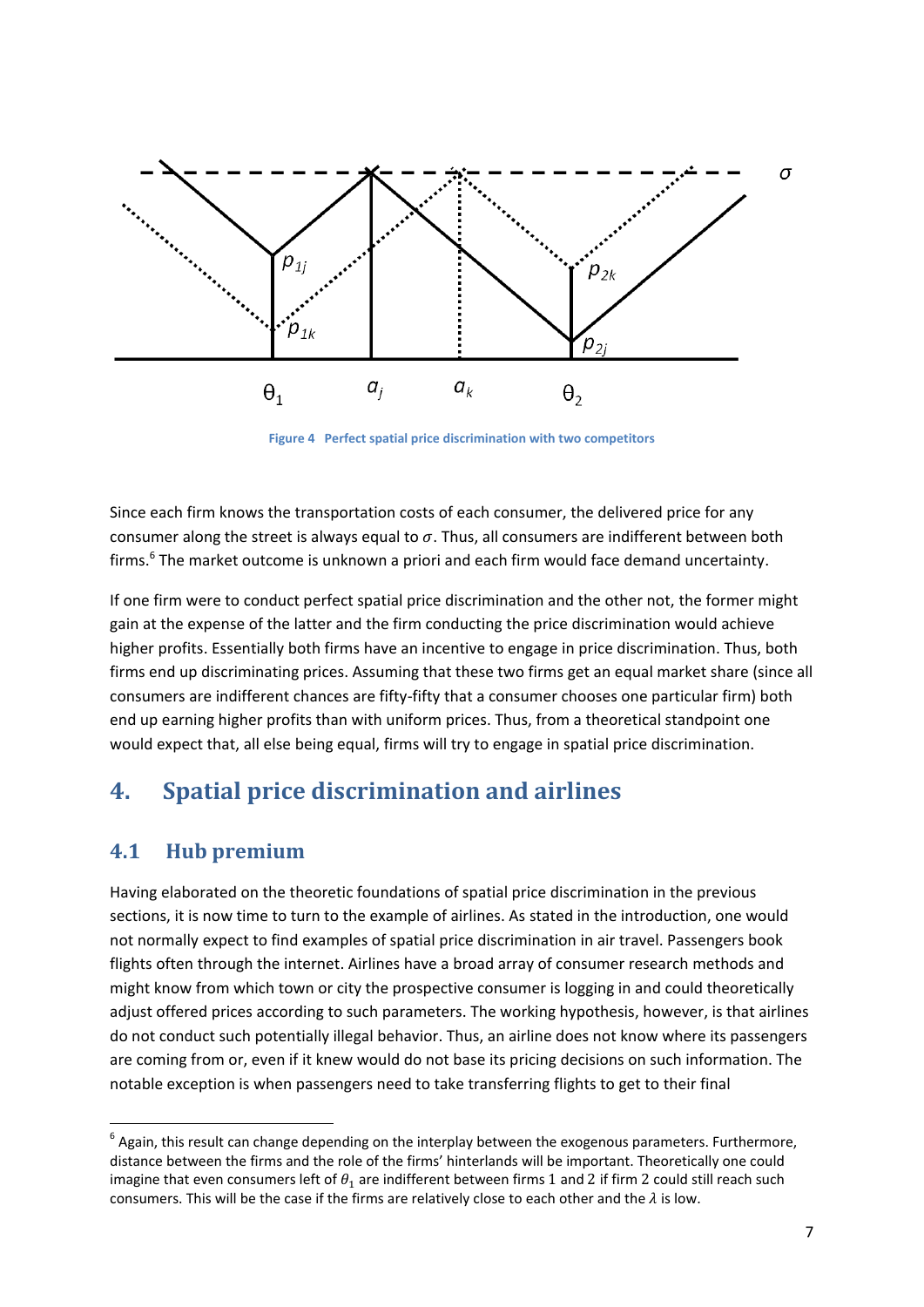destination. Most legacy carriers operate hub-and-spoke networks and bundle traffic at their hubs. Thus, a passenger flying, for example, from Bremen to New York must at least switch planes once in Europe because there is no direct service to that destination. If the passenger chose Lufthansa for example, one possible itinerary would be Bremen-Frankfurt-New York. Based on such a purchase Lufthansa knows exactly that the passenger must come from somewhere near Bremen. Conversely, a passenger booking a direct flight from Frankfurt to New York is very likely to live near Frankfurt. The difference between the passenger in Bremen and the one in Frankfurt is that the passenger in Bremen must make a stopover anyway. It would also be possible to fly Bremen-Paris-New York with Air France. The passenger in Frankfurt could also choose to fly Frankfurt-Paris-New York with Air France, however this would result in an additional stopover in Paris, whereas Lufthansa offered the direct service from Frankfurt. An airline has the incentive to lower prices for connecting flights and to charge the passenger at the hub a premium, because these passengers are locked-in at the hub. This is especially relevant for business passengers who are very time sensitive and not much inclined to take connecting services to their final destination if they do not have to. This is why it is sometimes cheaper to take a connecting flight rather than a direct flight although the direct flight should intuitively be cheaper, because it does not include an additional flight into the hub. The fact that flights out of the hub are more expensive than other flights is also known as hub premium. It has been studied and confirmed in many publications such as Berry et al (1996), Borenstein (1989) and Lijesen et al (2001). The hub premium can be the result of many different factors, such as dominance at the airport, provision of superior services (e.g. direct flights) and traffic densities. A part of the hub premium is undeniably also due to the fact that airlines can charge passengers located at the respective home hub a premium and can offer discounts for connecting services. That is in fact an example of spatial price discrimination. To find out whether airlines actually overprice their direct connections over connecting services an empirical investigation has been carried out and is presented in the subsequent sections.

#### **4.2 Data**

**.** 

To find empirical evidence for the fact that connecting services are indeed cheaper than direct services an empirical investigation has been conducted. Three major European hub-and-spoke airlines (British Airways, BA; Lufthansa, LH; Air France-KLM, AF) and two long-haul (New York, JFK and Peking, PEK) and one medium-haul (Moscow, MOW<sup>7</sup>) destinations have been chosen to build the background of the investigation. For each of these destinations, price data was collected for direct flights out of the airlines' respective main hubs, namely London Heathrow airport (LHR) for BA, Frankfurt airport (FRA) for LH and Paris Charles de Gaulle airport (CDG) for AF. There were sometimes other airports one could have booked direct flights from, e.g. BA offered direct services to some of the destinations from London Gatwick airport. Those connections however were ignored in this study. The price data was collected over a period of two months starting from the end of February 2009. Only offered online prices for economy class tickets from the airlines' main websites were collected. To account for temporal price discrimination booking requests were made for one, three and six weeks in advance. Although it was not specifically tested for, temporal price discrimination did not seem to be much of an issue for the chosen destinations. Data was collected twice a week, on a weekday and once during the weekend. Furthermore, data was collected from

<sup>7</sup> Moscow has two main airports, Moscow Domodedovo (DME) and Moscow Sheremetyevo (SVO). BA and LH fly to DME, AF to SVO. To avoid confusion and because that aspect is not the focus of this paper, Moscow airports are simply referred to as MOW.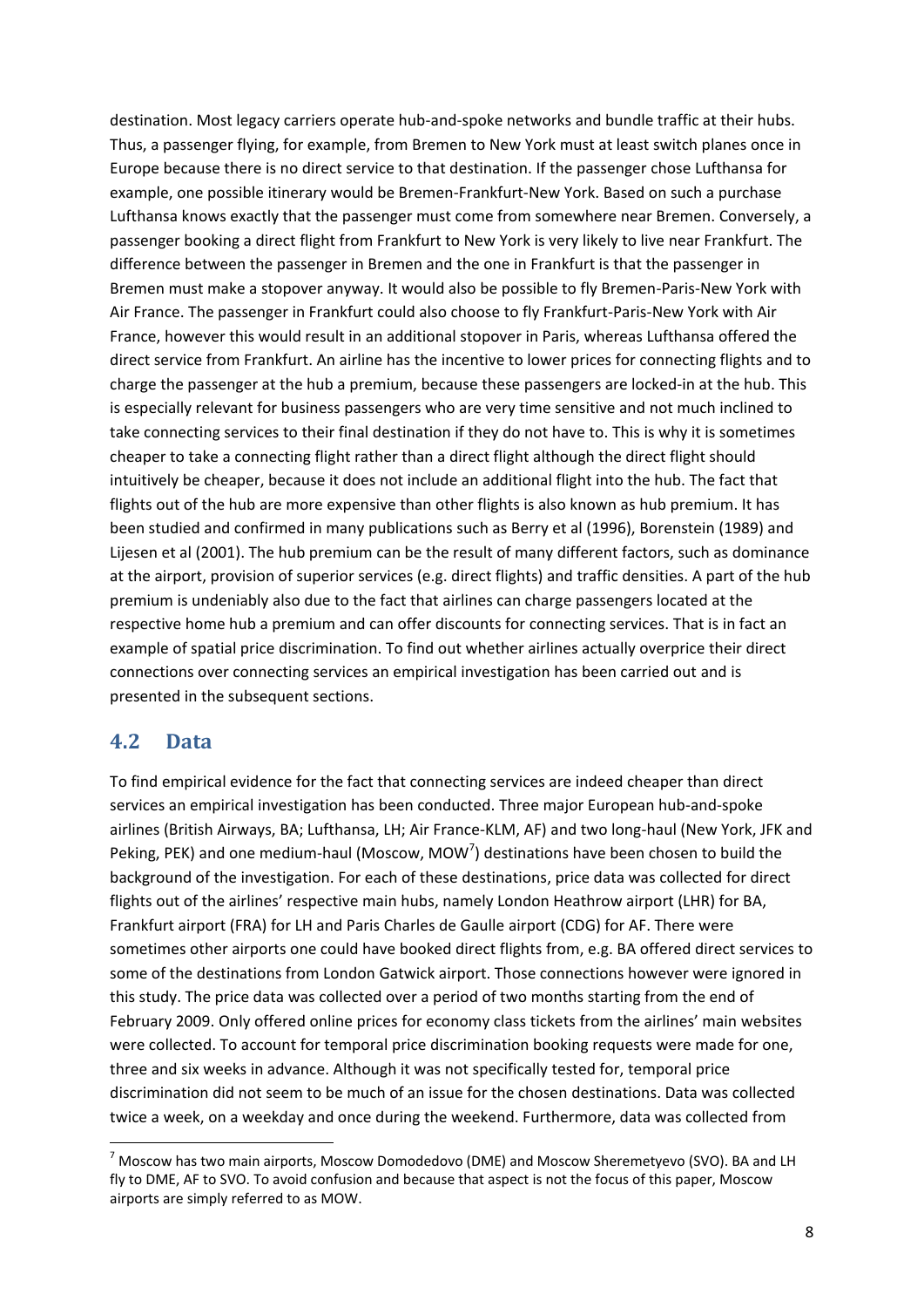alternating computers and different persons so that the reservation systems could not easily track IP addresses. The data however was consistent across the different persons and computers. Return flights have not been investigated, only one-way flights. Including them would have resulted in such a complexity that leaving return flights out seemed as bad as putting them in. Additional questions, demanding answers, would have cropped up such as whether the return flight was on the same day/ weekday, whether a weekend stay would be involved or whether there is a five, seven or a ten day return trip. All of these potentially affect the offered price. Thus, taking one-way fares was the least complicated choice. After having collected the price information for the direct flights out of the respective home hubs, price data was collected for connecting flights via the respective main hubs. First, prices for flights out of the other two competing main hubs were collected and subsequently prices for connecting flights from Bremen (BRE)<sup>8</sup>, Lyon (LYS) and Manchester (MAN). These cities were chosen because they are of roughly comparable size and have roughly the same distances to the respective home hub. BRE was the reference city for connecting flights for LH, LYS for AF and MAN for BA. Furthermore Milan airport (MXP) was chosen as an origin for connecting flights. It served as a reference because it is not located in any of the respective home countries of any of the three airlines. That way there were six connecting flights and one direct flight for each final destination and airline, thus resulting in a total of 3,024 observations.<sup>9</sup> When booking connecting flights, attention was always paid to the flight numbers. If for example the direct flight FRA-JFK had flight number LH400, it was made sure that the connecting flight via FRA also carried the flight number LH400 on the leg FRA-JFK. By this means prices between direct and connecting flights to the same destinations could be compared, because it could have been that some other connections, e.g. a flight in the afternoon, were cheaper than the direct flight which was chosen the step before.

## **4.3 Results**

**.** 

[Table 1](#page-9-0) below shows the results of the empirical investigation. Only averaged results for the three airlines (average of all three destinations for each airline) and the three destinations (average of all three airlines for each destination) are shown in an aggregated manner, i.e. the price data of all connecting flights e.g. BRE, LYS … via FRA, CDG … to PEK …) was also averaged. The individual results are also interesting (see [Table 2\)](#page-10-0), but the focus of the empirical investigation was to find out whether the airlines consistently overprice direct services over connecting services. The first row shows the average prices for flights out of the airlines' respective home hubs (e.g. FRA for LH or LHR for BA). The second row shows the average price for flights out the airlines' home countries. For LH for example that is the connection BRE to JFK via FRA, for AF it would be connection LYS to JFK via CDG. The third row is for flights originating from any destination that is not in the respective home carrier's country. So for LH that could be for example the connection LHR to JFK via FRA, or LYS to MOW via FRA. Conversely for BA, it included connections like MXP to PEK via LHR or FRA to JFK via LHR.

 $^8$  BA is the only airline that does not operate from BRE. Instead prices were collected for flights out of Hamburg airport (HAM). HAM is not too far away from BRE and the price data turned out to be consistent with the prices of the other airline. Thus, it did not seem to be a big problem to choose BRE and to allow for the little inconsistency. Hamburg seemed too big a city to take this as a reference destination in the empirical investigation.

 $^9$  Twice a week over 8 weeks, for 3 different booking periods and 7 origins to 3 destinations by 3 carriers.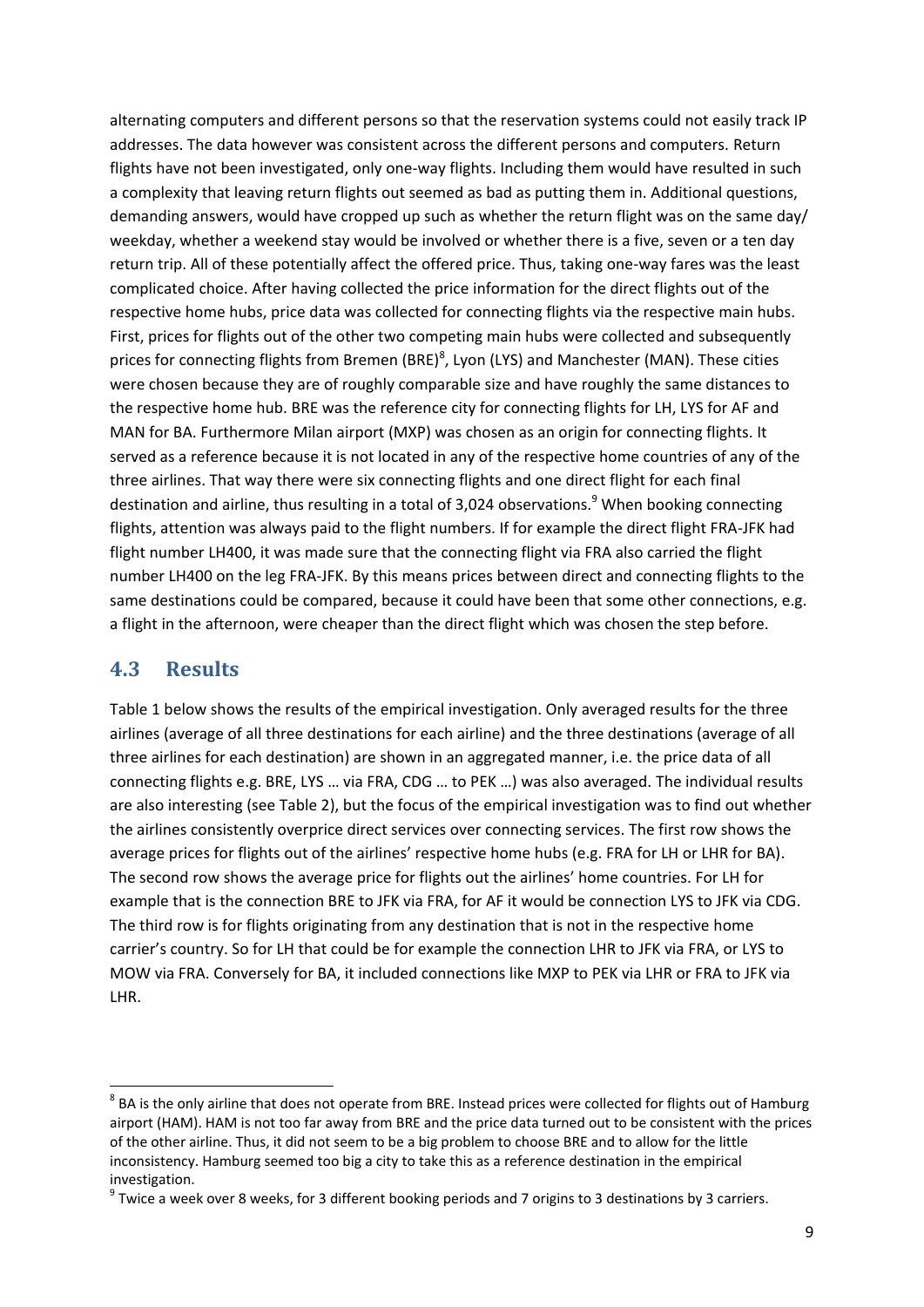#### <span id="page-9-0"></span>**Table 1 Averaged airline price data for JFK, MOW and PEK**

|                                                           |            | LH.            | AF         | BA        |
|-----------------------------------------------------------|------------|----------------|------------|-----------|
| Direct flights from respective                            | <b>JFK</b> | 2,845.97€      | 2,715.51€  | 638.27€   |
| main hub                                                  | <b>MOW</b> | 1,119.59€      | 1,368.50€  | 641.49€   |
| (e.g.: FRA-JFK with LH)                                   | <b>PEK</b> | $2,024.11 \in$ | 3,976.75 € | 1,100.15€ |
| Connecting flight departing in                            | <b>JFK</b> | 2,877.10€      | 2,740.38€  | 734.88€   |
| home country with home<br>carrier                         | <b>MOW</b> | 1,196.20€      | 1,406.65 € | 740.17€   |
| (e.g.: LYS-CDG-MOW with AF)                               | <b>PEK</b> |                | 4,007.37 € | 1,137.72€ |
| Connecting flight departing in<br>country outside of home | <b>JFK</b> | 1,664.32€      | 1,717.16€  | 1,545.15€ |
| carrier                                                   | <b>MOW</b> | 1,234.09€      | 1,242.02 € | 745.86€   |
| (e.g.: FRA-LHR-PEK with BA or<br>BRE-CDG-JFK with AF)     | <b>PEK</b> | 1,492.36€      | 1,540.42€  | 2,242.41€ |

The data show that LH and AF strongly differentiate prices for direct services and connecting flights (i.e. connecting flights are more expensive) whereas BA's direct flights are, on average, cheaper than connecting flights. Based on the three chosen destinations, it costs over one thousand Euros more to fly with AF out of France than from any other country. It can also be seen that connecting services are not necessarily cheaper for all destinations. For MOW, there does not seem to be a large degree of spatial price discrimination, perhaps because it is a more medium-haul destination compared to PEK or JFK. It can also be seen that it is not just prices for direct services that are more expensive. Flights originating from an airline's home country (whether that includes a connecting flight or not) are also more expensive than connecting services from a foreign country. This suggests that airlines do not just enjoy a hub premium but also a country premium. At least that is the case for LH and AF. Theoretically, price competition should have pushed down prices in the second row of the above table (i.e. prices for connecting services originating in the home country should already be cheap). Instead, the second row nearly mirrors the first and prices for direct flights are almost as expensive as connecting flights originating in the home carrier's country. In the third row, spatial price discrimination can be seen since the airlines have lowered prices for origins beyond its home country's borders.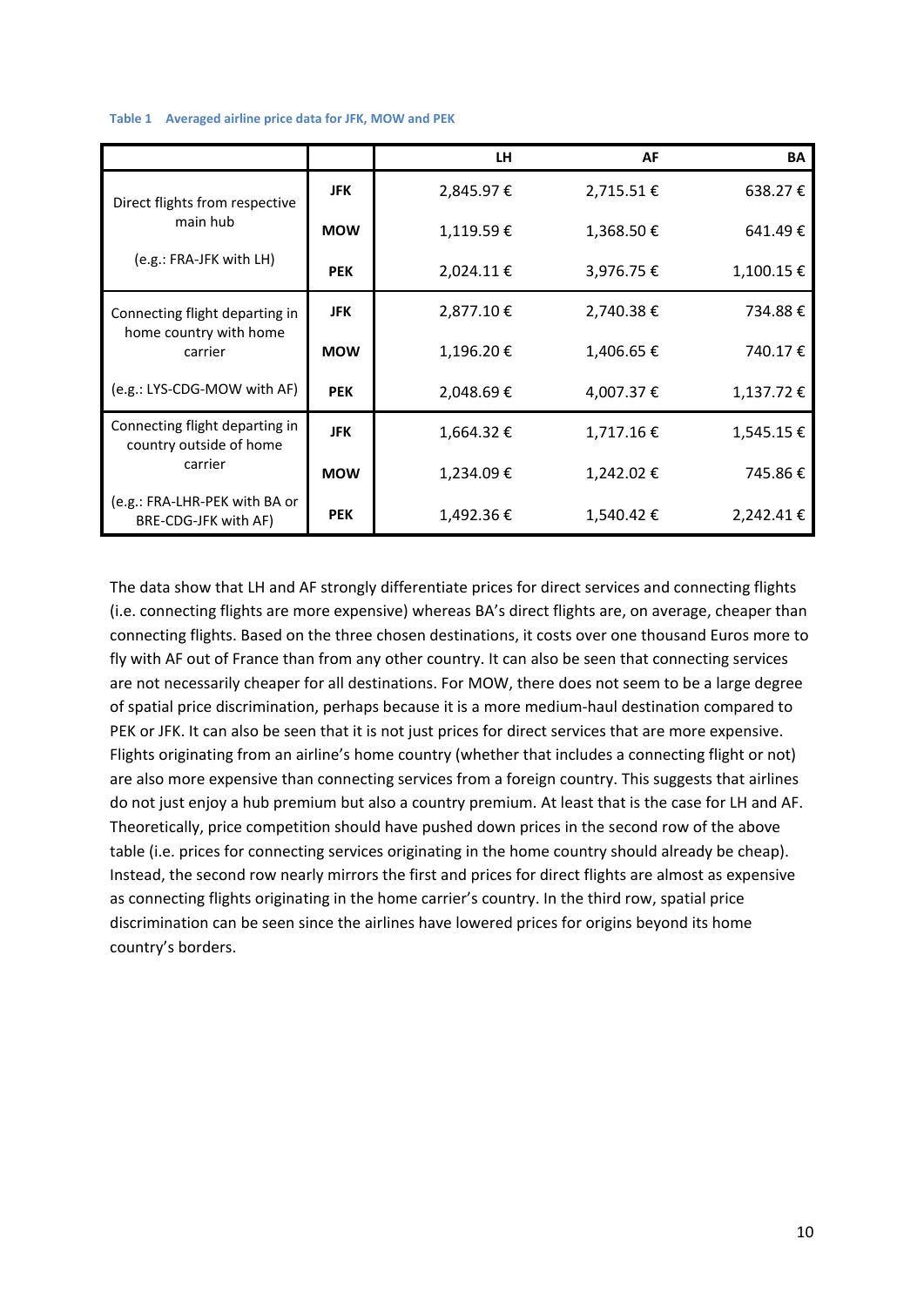|            |     | FRA            | <b>CDG</b>              | LHR      | BRE                                 | <b>LYS</b>                                           | MAN                                                                            | <b>MXP</b>     |
|------------|-----|----------------|-------------------------|----------|-------------------------------------|------------------------------------------------------|--------------------------------------------------------------------------------|----------------|
| JFK        | LH. | 2,845,97€      | 2,663.82 €              | 929.41 € | 2,877.10 €                          | 2.660.40 €                                           | 761.52€                                                                        | 1,306.47€      |
|            | AF  |                | 2,368.64 € 2,715,51 €   |          |                                     | $881.10 \in 2,354.74 \in 2,740.38 \in$               | 914.36€                                                                        | 2,066.95 €     |
|            | BA  |                |                         |          |                                     | 2,073.21 € 1,078.46 € 638.27 € 2,107.49 € 1,097.31 € | 734.88 €                                                                       | 1,369.28€      |
|            | LH. | 1,119.59€      | 1,229.90 € 1,248.76 €   |          |                                     | $1,196.20 \in 1,270.57 \in 1,278.12 \in$             |                                                                                | $1.143.11 \in$ |
| <b>MOW</b> | AF  | 959.85 €       | 1,368.50 €              |          | $1,485.73 \in$ 974.83 €             |                                                      | $1,406.65 \in 1,576.40 \in$                                                    | 1,213.29€      |
|            | BA  |                |                         |          | 723.65 € 745.79 € 641.49 € 738.69 € | 773.10 €                                             | 740.17 €                                                                       | 748.06€        |
| DΕK        | LH. | $2,024.11 \t∈$ | 2,138.72 €              | 733.85 € | 2,048.69€                           | 2,136.23 €                                           | 726.61€                                                                        | 1,726.41€      |
|            | AF  | 1,666.94 €     | $3,976.75 \in$ 815.97 € |          |                                     | 1,692.87 € 4,007.37 €                                | 807.43 €                                                                       | 2,718.87€      |
|            | BA  |                |                         |          |                                     |                                                      | 3,452.00 € 1,333.58 € $1,100.15$ € 3,472.36 € 1,270.00 € 1,137.72 € 1,671.19 € |                |

<span id="page-10-0"></span>**Table 2 Detailed results for all origins, destinations and airlines** 

(Values per origin-destination (O&D) pair are averages over data collection period, cheapest airline per O&D pair in bold, direct flights in italics)

A deeper look at the detailed data o[f Table 2](#page-10-0) reveals that for JFK and MOW, BA offers the lowest fares for all origins except MXP. BA especially competes with AF in terms of its pricing decision. For example, flights with BA to JFK are considerably cheaper from French origins than from German origins. The same is true for flights to PEK. For JFK and PEK there are very cheap fares for flights out of LHR and MAN, irrespective of the airline. BA and LH offer the lowest prices for flights out of MXP to JFK and PEK (compared to AF). BA is in fact a good example for showing that spatial price discrimination must not generally mean cheaper connecting flights compared to direct flights. For reasons to be explained in the next section, direct flights from LHR are already fairly low. If prices for connecting services of competing airlines at other origins (say for example connecting flights with LH and AF from BRE to JFK) are higher than the direct flight from LHR, BA simply needs to undercut these prices by a small amount. Thus, BA's pricing behavior can also be interpreted as spatial price discrimination.

#### **4.4 Interpretations**

The empirical investigation suggests that direct flights can indeed be more expensive than connecting flights. Rather than "just" a hub premium, the results give reason to speculate that there is in fact also a country premium, because not just flights out of the home hubs, but also out of the carriers' home country were more expensive than connecting flights from abroad. A more detailed analysis might have picked up further reasons for these discrepancies and could have quantified the effects in more detail. Again, the focus of the empirical investigation in this paper was to find prima facie evidence that airlines overprice direct over connecting flights. This section discusses some factors that might have an influence on such a pricing behavior.

One reason for the pricing is one that this paper set out to investigate – spatial price discrimination. If a passenger books a connecting flight, the airline knows that the passenger is not living near the carrier's hub. Therefore, the airline knows that this passenger could have a choice of other airlines and is hence inclined to offer lower prices for this passenger, compared to the prices it offers someone who books the same flight directly out of the main hub. That way the airline is able to price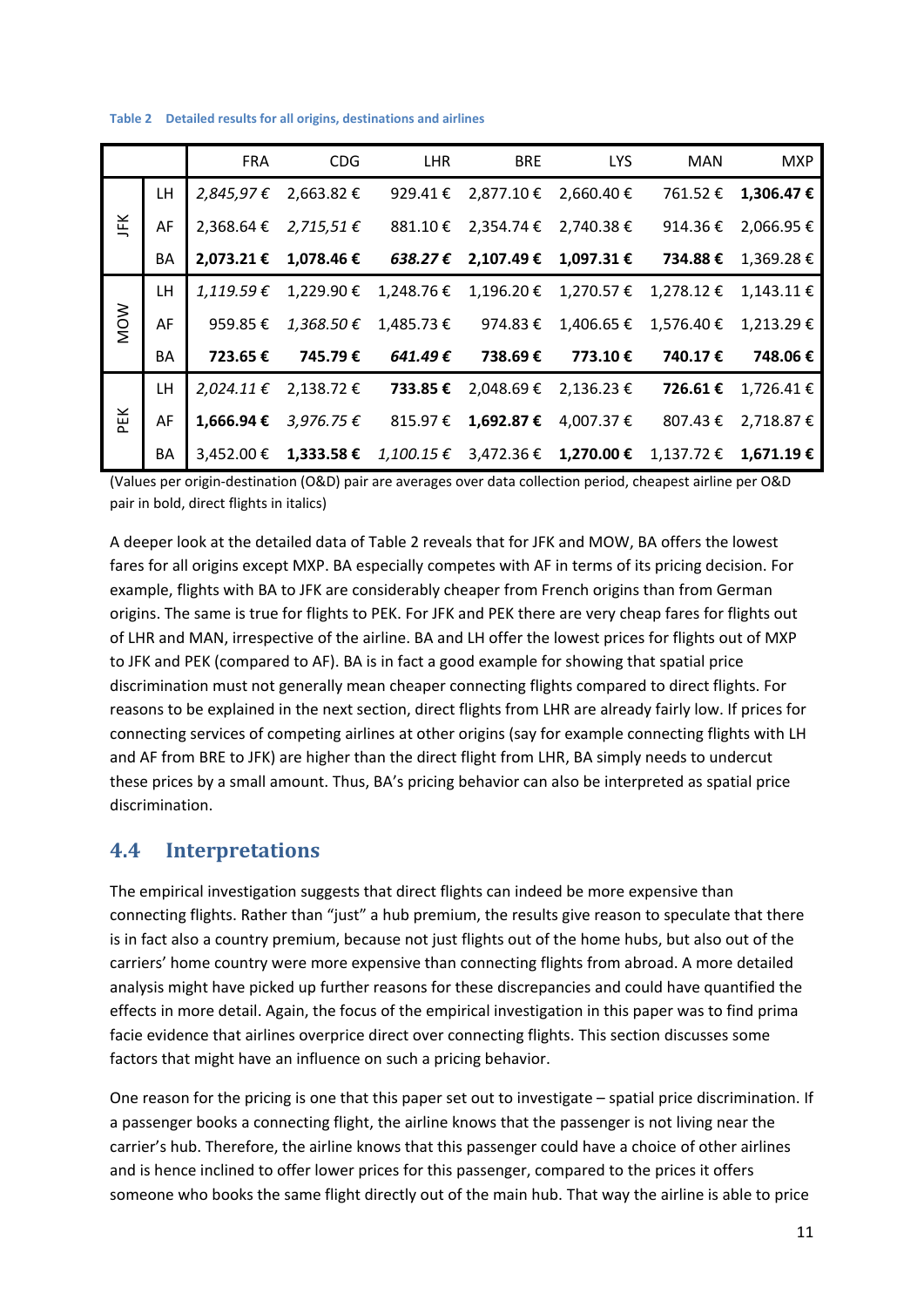differentiate and increase its profits. Because of the "full and sequential use of flight coupon"-rule<sup>10</sup> arbitrage is made infeasible. While other ticket conditions, such as discounts for return flights or minimum stay rules might be avoidable (cf. Bischoff et al, 2009), this one is not except if the passenger has not checked in any baggage. For example, the passenger could book a flight from A via B to C with the intention to leave at B. Without any checked baggage such a strategy would be possible. Otherwise one has to be creative to retrieve the baggage from the airline, which they might deny with reference to the "full and sequential use of flight coupon"-rule.

As shown in section [3.2](#page-5-1) the situations gets a little more complicated if several spatial competitors price discriminate. Although the demand for the individual airline might become more unpredictable, the airlines potentially gain from spatial price discrimination. The airlines have an incentive to conduct spatial price discrimination because this allows them to achieve higher profits. Benefits for the passengers are even more complicated. The question of whether, for example, the "full and sequential use of flight coupon"-rule is for positive for consumer or total welfare could be assessed within the framework of spatial models such as the ones detailed in the previous sections. More sophisticated and comprehensive models do not reach clear results on this topic as the papers by Holahan (1975) and Hwang & Mai (1990) show. The former concludes that spatial price discrimination leads to greater welfare than uniform pricing, whereas the latter states that the effect is ambiguous (i.e. welfare could be greater or less under spatial price discrimination) and is dependent on demand and production parameters.

So far the argumentation suggested that airlines willingly and knowingly enforce spatial price discrimination. That however must not necessarily be the case. Airlines might do what – from an economist's point of view – looks like spatial price discrimination, although they possibly would not call it that way. For example, the exact travel distance of the passenger might not be the basis for price discrimination. One obvious reason to charge lower prices for indirect connections is to achieve higher load factors on the long-haul operations. Airlines such as LH or BA operate large hub-andspoke networks. Therefore, they have frequent flights into the hub from all the spokes they serve and outbound flights to their overseas destinations. In order to achieve high traffic densities on both the feeder flights and the long-haul flights, airlines have a natural tendency to charge lower prices for connecting services. Another reason for low prices for connecting services is competition. Since all airlines are principally able to lure passengers into their hubs by matching competitor's prices for connecting services, competition for transferring passengers is high. Competition for example is very tough in London, and indeed lowest prices were found for flights out of LHR, whether there were direct flights with BA or any other combination with the other two airlines. Competition, however, would explain low prices for all non-hub origin airports.<sup>11</sup> The empirical results however suggested a country premium. For once, that might be because long-haul destinations had been picked. For example, the leg BRE-FRA is tiny compared to the leg FRA-JFK. For more medium-haul destinations the situation might look different and the fact that no significant spatial price discrimination was found for MOW underlines this fact. Another factor that influences prices for direct and connecting flights is the higher willingness to pay for direct services that can be attributed to the fact that

**.** 

 $10$  This rule is part of the small print for most airline tickets purchased. It states that passengers must take their flights in the exact order printed on the ticket. For example, if a passenger booked a flight from BRE via FRA to JFK, it is not possible to check-in at Frankfurt and leave the leg BRE-FRA unused. The passenger must use the flight coupon "full[y] and sequential[ly]". Currently the legitimacy of this rule is under judicial review (see Bischoff et al, 2009).

 $11$  The same low prices at LHR were also found at MAN, for example.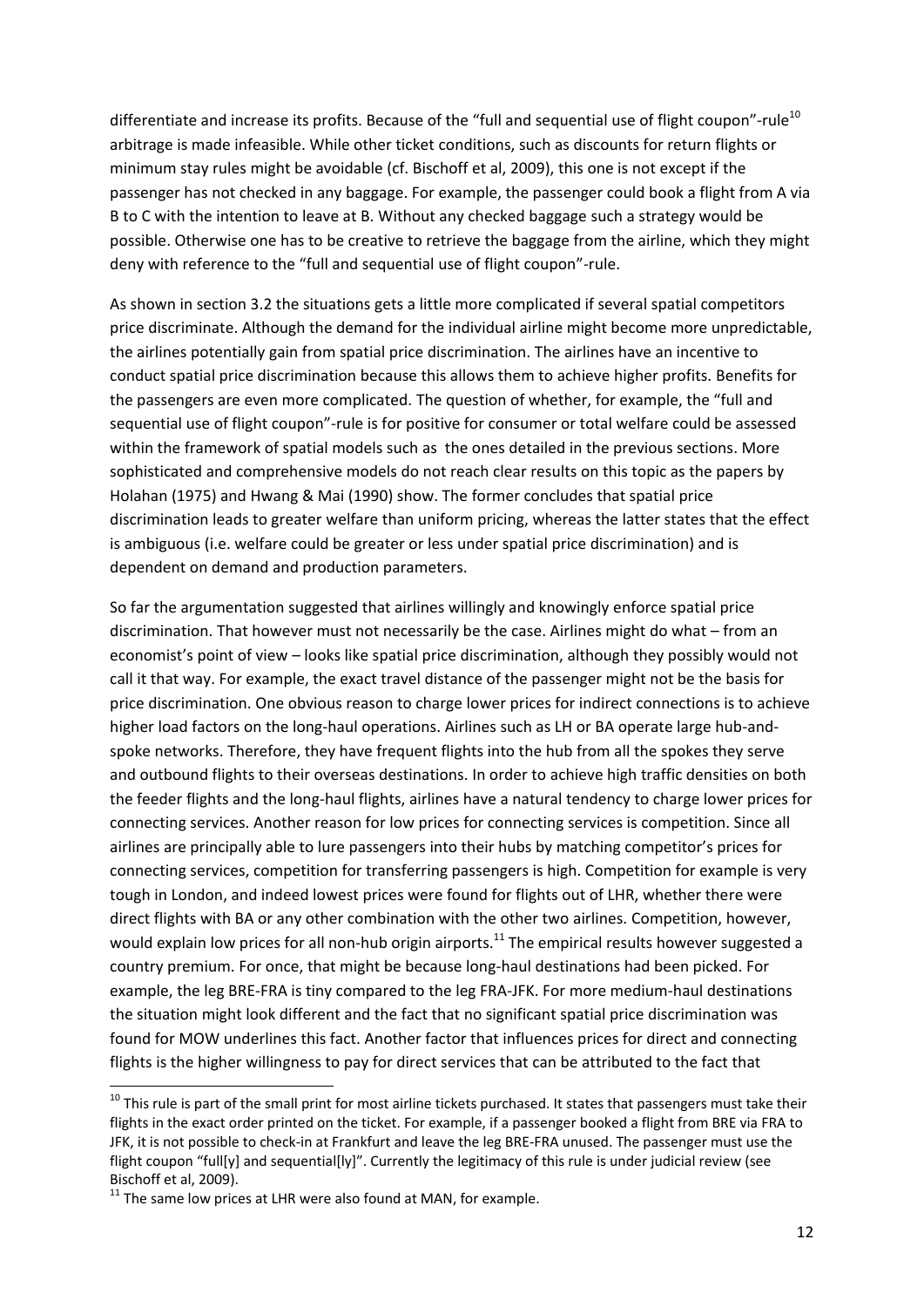passengers, especially business travelers, place a high premium on time. Furthermore, there could be something like a home bias, or patriotic loyalty to the home carrier. If, for example, Germans have a strong preference to fly with LH and with no other airline no matter what, LH can cash in on that loyalty. In order to overcome that home loyalty other carriers need to offer very low prices for any abroad spoke they operate. Based on the empirical results the French seem to be the most 'patriotic', and the British the least.

# **5. Conclusions**

This paper intended to answer the question of whether airlines engage in spatial price discrimination. Typically one would not expect airline pricing to be an example of spatial price discrimination, because the passenger's location is usually not a determining variable in the airline's price offerings. However, whenever passengers need to take a connecting flight they reveal something about their location which the airline could potentially use for price discrimination. Hence, they could offer lower prices for connecting passengers and higher prices for passengers who fly directly out of the hub. The first two sections of this paper introduced the theoretical background of spatial price discrimination under monopoly and duopoly. The model suggested that firms have an incentive to conduct spatial price discrimination. The fourth section presented the empirical investigation. It showed that airlines indeed offer lower prices for connecting services, but it also showed that this is not the case across all destinations and across all airlines. Moreover, it showed that if spatial price discrimination was present it would not only be the flights out of the hub that are more expensive, but also the flights out of the airline's home country suggesting that there is a country premium instead or in addition to a hub premium. Whether the airlines enforce spatial price discrimination willingly and knowingly and whether the distance to the hub is indeed a determining variable for the airlines' pricing decisions cannot be answered in the context of this paper. The investigation revealed that some airlines offer lower prices for connecting services compared to direct services. This is an example of spatial price discrimination, whether the airline do this for that specific reason or not. Any policy recommendation regarding this pricing behavior should take into account that the welfare effects must be taken with a pinch of salt. Airline pricing is not just an example of price discrimination under competition. Due to the fact that this is spatial price competition, extra care must be taken when developing models that intend to show welfare effects. The theoretical models presented in this paper only served to introduce the basic concepts of spatial price discrimination and showed that from the producer side there is an incentive to engage in spatial price discrimination. More sophisticated models are certainly needed to assess the welfare effects of spatial price discrimination in airline markets. Furthermore, the data set in this study was certainly limited and a more comprehensive data set is undoubtedly desirable to find out about the true extent of this pricing behavior also across continents and to account for exogenous variables, such as competition. Thus, a more detailed econometric analysis of the underlying factors and variables is a point for further research.